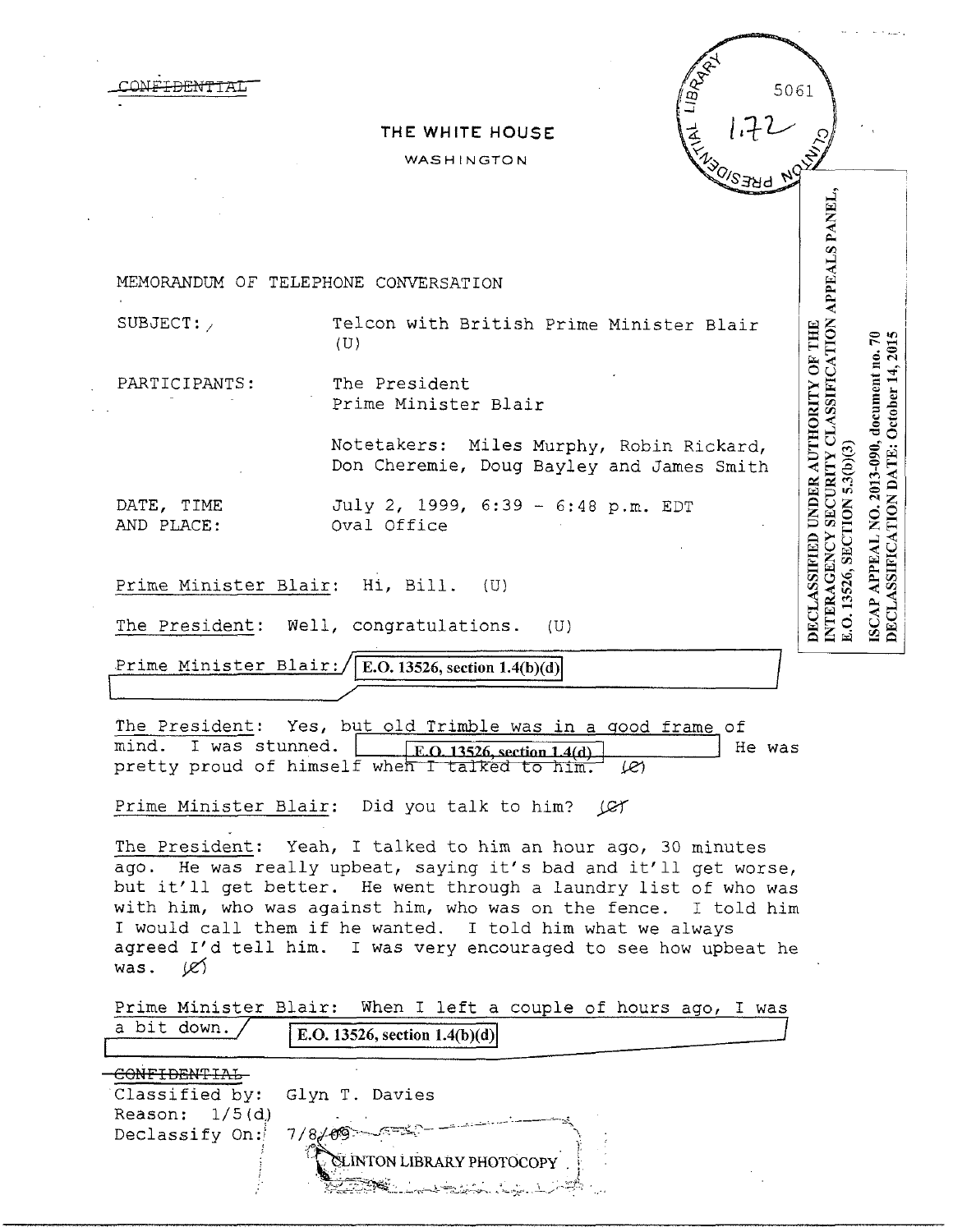CONFIDENTIAL: 2

**E.O.** 13526, section  $1.4(b)(d)$ 

The President: I think it is and I think he may be there now.  $+e$ 

Prime Minister Blair: Do you mean that?/

The President: Absolutely. I told him, give me a list; I will call every damn one of them.  $\mathcal{L}$ 

Prime Minister Blair: I had no idea.

'--~~~~~~~~~~~~~~~/

The President: He said Taylor was with him, but I'm glad to do it.  $100$ 

Prime Minister Blair:

The President: Adams was in a good humor, too.  $+ \epsilon$ .

Prime Minister Blair:

**E.O. 13526, section 1.4(b)(d)** 

The President: I'll keep doing it. Trimble said it will be a real hard sell, but I think I could do it. He was really in a very good place. That is all I know.  $\theta$ 

[The line dropped and was reestablished.]

The President: Sorry. We got cut off. (U)

Prime Minister Blair: My fault. I'm on my way back from the airport. (U)

> CLINTON LIBRARY PHOTOCOPY TSKI výsenku (Augustus 1996)

The President: Are you in London? (U)

Prime Minister Blair: Yes, I just landed. (U)

CONFIDENTIAL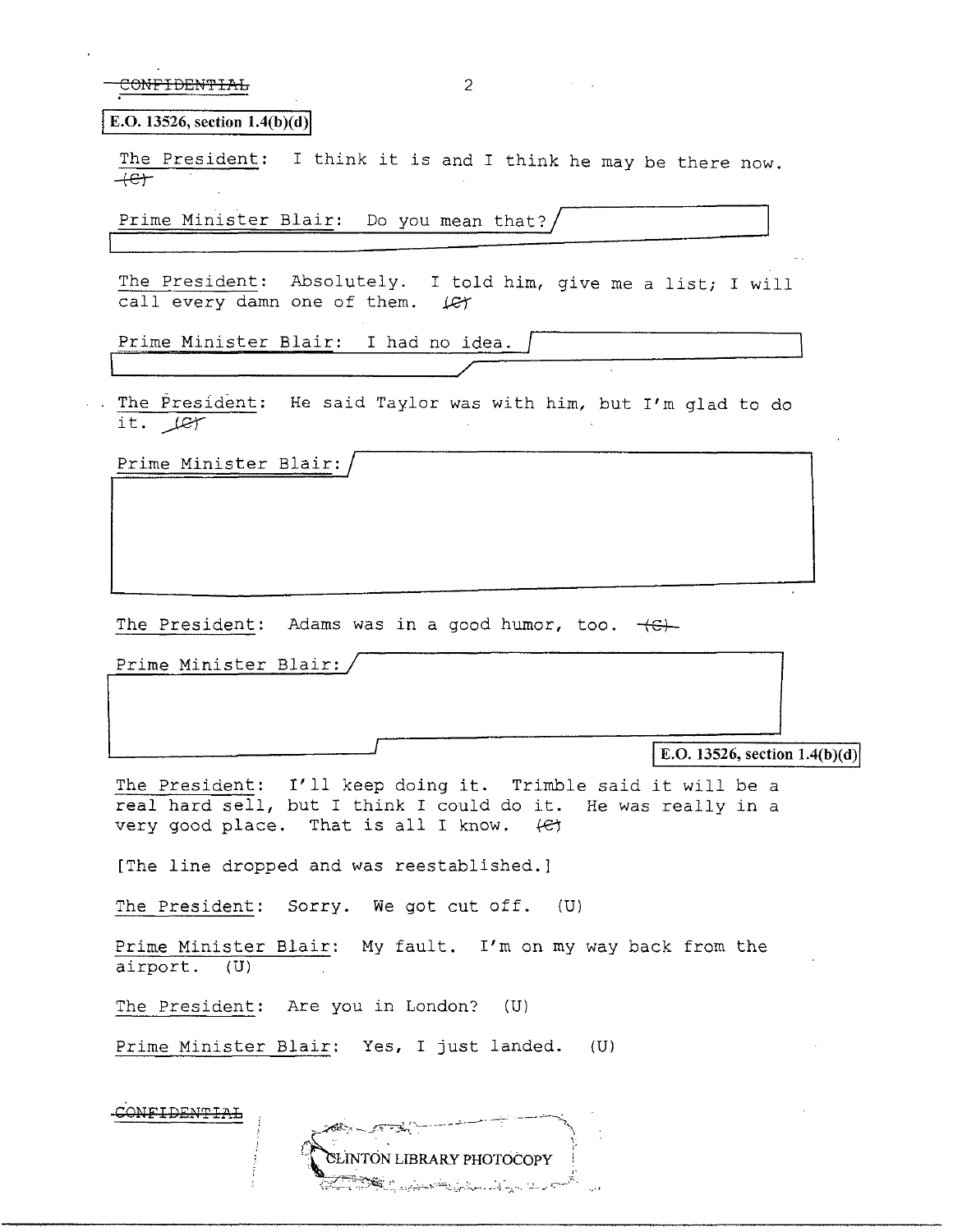## CONFIDEN'PIAL 3

The President: Well, I don't know what else to say, but I think this is great. You did great. We've just got to nurse them now, to get them there. Gerry was happy as a clam. He said he had to make Trimble look good, one thing that encouraged me.

## **E.O. 13526, section 1.4(d)**

Prime Minister Blair:

E.O. 13526, section  $1.4(b)(d)$ 

The President:

E.O. 13526, section 1.4(d)

I told him if he wanted me to call anybody, I would call. [21

Prime Minister Blair:

E.O. 13526, section  $1.4(b)(d)$ 

The President: I made a statement. I said you had issued this proposal as a way forward and I thought it was a very good thing, it gave them a chance to shape their own destiny and their own government and to get rid of guns and violence for everybody. The United States expects everybody to comply and we support you strongly and expect everyone who benefits to fully comply.  $|R\rangle$ 

Prime Minister Blair: And you said that on screen, did you? *JR!* 

The President: Right.  $\ell$ e)

Prime Minister Blair: That will be good. (C)

The President: We already got some feedback from Ireland. It was already beamed over there on CNN or something.  $\langle \mathcal{Q} \rangle$